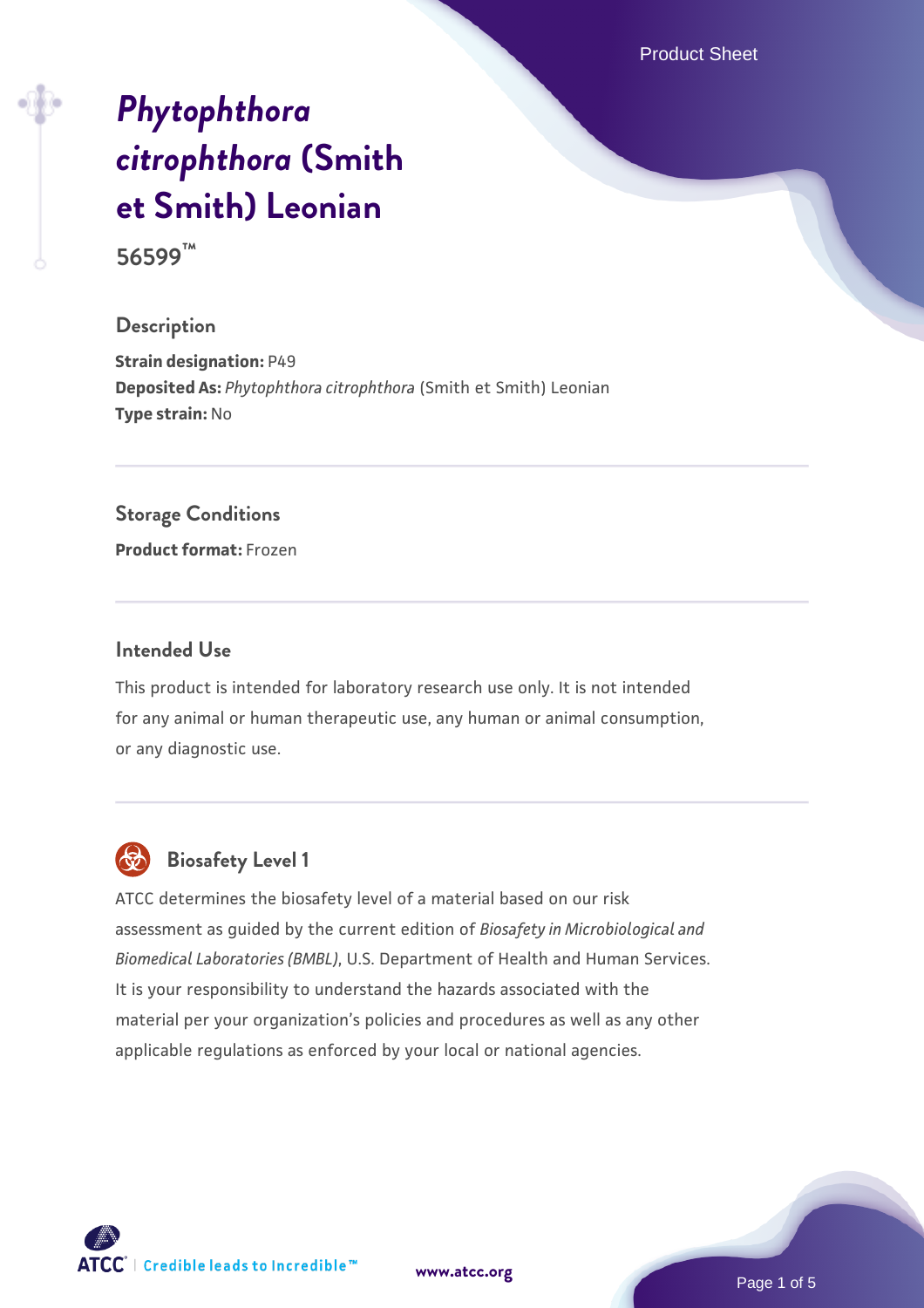# **[Phytophthora citrophthora](https://www.atcc.org/products/56599) [\(Smith et Smith\) Leonian](https://www.atcc.org/products/56599) 56599**

ATCC highly recommends that appropriate personal protective equipment is always used when handling vials. For cultures that require storage in liquid nitrogen, it is important to note that some vials may leak when submersed in liquid nitrogen and will slowly fill with liquid nitrogen. Upon thawing, the conversion of the liquid nitrogen back to its gas phase may result in the vial exploding or blowing off its cap with dangerous force creating flying debris. Unless necessary, ATCC recommends that these cultures be stored in the vapor phase of liquid nitrogen rather than submersed in liquid nitrogen.

# **Certificate of Analysis**

For batch-specific test results, refer to the applicable certificate of analysis that can be found at www.atcc.org.

# **Growth Conditions**

**Medium:**  [ATCC Medium 343: V8 juice agar](https://www.atcc.org/-/media/product-assets/documents/microbial-media-formulations/3/4/3/atcc-medium-0343.pdf?rev=fbf48fa24e664932828269db1822ab12) **Temperature:** 24°C

# **Material Citation**

If use of this material results in a scientific publication, please cite the material in the following manner: *Phytophthora citrophthora* (Smith et Smith) Leonian (ATCC 56599)

# **References**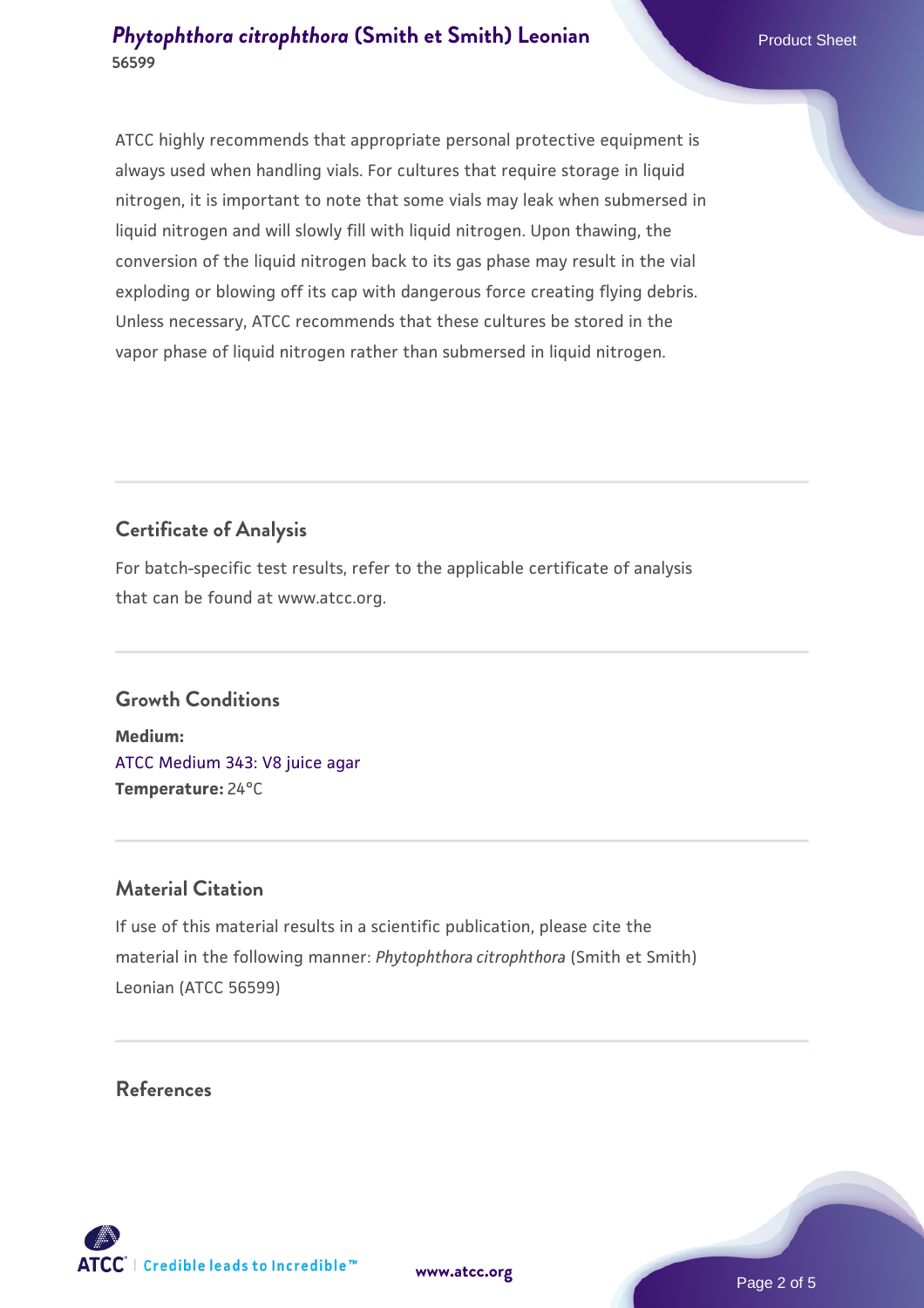# **[Phytophthora citrophthora](https://www.atcc.org/products/56599) [\(Smith et Smith\) Leonian](https://www.atcc.org/products/56599) 56599**

References and other information relating to this material are available at www.atcc.org.

#### **Warranty**

The product is provided 'AS IS' and the viability of ATCC® products is warranted for 30 days from the date of shipment, provided that the customer has stored and handled the product according to the information included on the product information sheet, website, and Certificate of Analysis. For living cultures, ATCC lists the media formulation and reagents that have been found to be effective for the product. While other unspecified media and reagents may also produce satisfactory results, a change in the ATCC and/or depositor-recommended protocols may affect the recovery, growth, and/or function of the product. If an alternative medium formulation or reagent is used, the ATCC warranty for viability is no longer valid. Except as expressly set forth herein, no other warranties of any kind are provided, express or implied, including, but not limited to, any implied warranties of merchantability, fitness for a particular purpose, manufacture according to cGMP standards, typicality, safety, accuracy, and/or noninfringement.

## **Disclaimers**

This product is intended for laboratory research use only. It is not intended for any animal or human therapeutic use, any human or animal consumption, or any diagnostic use. Any proposed commercial use is prohibited without a license from ATCC.

While ATCC uses reasonable efforts to include accurate and up-to-date information on this product sheet, ATCC makes no warranties or representations as to its accuracy. Citations from scientific literature and patents are provided for informational purposes only. ATCC does not warrant

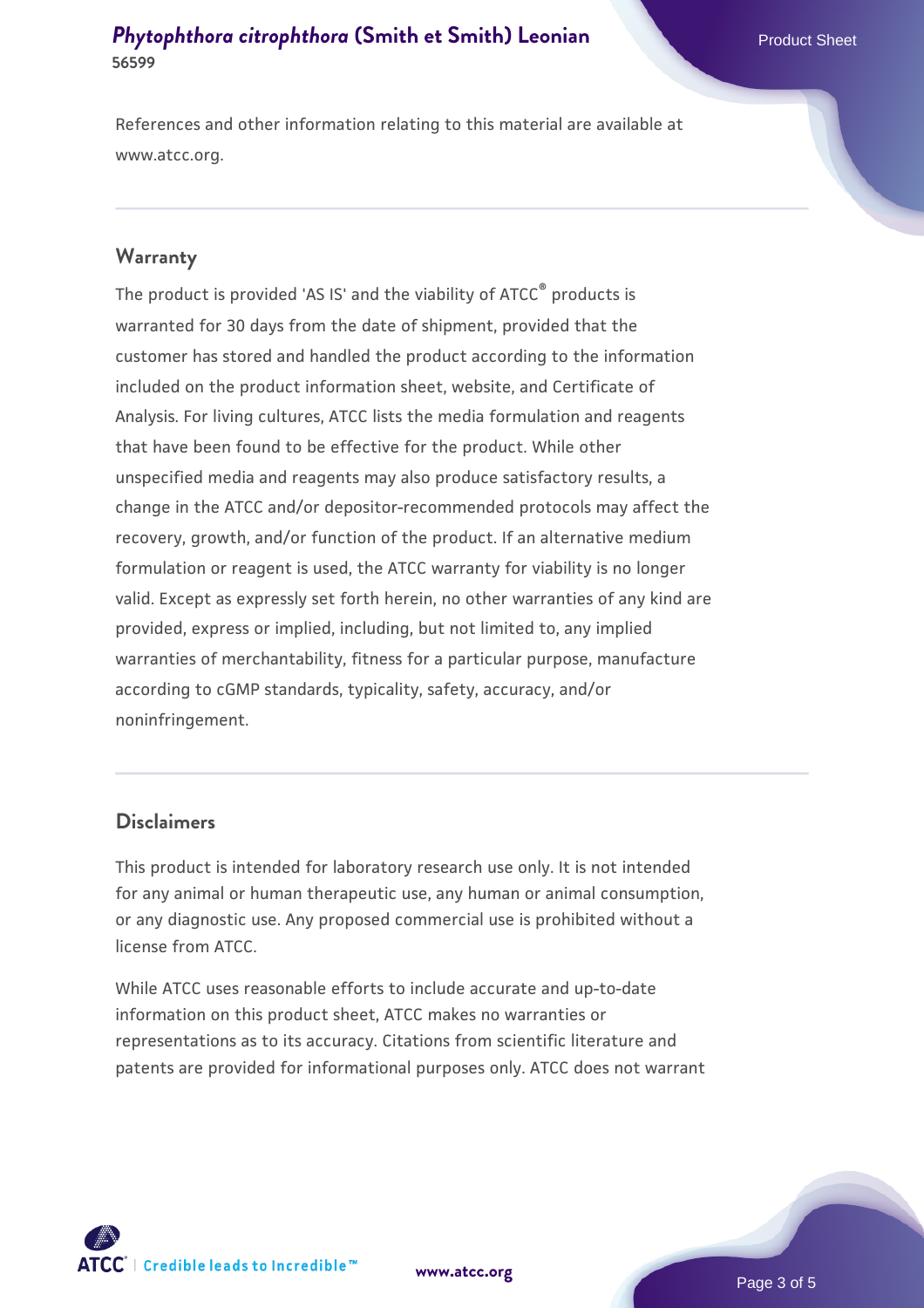# **[Phytophthora citrophthora](https://www.atcc.org/products/56599) [\(Smith et Smith\) Leonian](https://www.atcc.org/products/56599) 56599**

that such information has been confirmed to be accurate or complete and the customer bears the sole responsibility of confirming the accuracy and completeness of any such information.

This product is sent on the condition that the customer is responsible for and assumes all risk and responsibility in connection with the receipt, handling, storage, disposal, and use of the ATCC product including without limitation taking all appropriate safety and handling precautions to minimize health or environmental risk. As a condition of receiving the material, the customer agrees that any activity undertaken with the ATCC product and any progeny or modifications will be conducted in compliance with all applicable laws, regulations, and guidelines. This product is provided 'AS IS' with no representations or warranties whatsoever except as expressly set forth herein and in no event shall ATCC, its parents, subsidiaries, directors, officers, agents, employees, assigns, successors, and affiliates be liable for indirect, special, incidental, or consequential damages of any kind in connection with or arising out of the customer's use of the product. While reasonable effort is made to ensure authenticity and reliability of materials on deposit, ATCC is not liable for damages arising from the misidentification or misrepresentation of such materials.

Please see the material transfer agreement (MTA) for further details regarding the use of this product. The MTA is available at www.atcc.org.

# **Copyright and Trademark Information**

© ATCC 2021. All rights reserved. ATCC is a registered trademark of the American Type Culture Collection.

## **Revision**

This information on this document was last updated on 2021-05-19

# **Contact Information**



**[www.atcc.org](http://www.atcc.org)**

Page 4 of 5